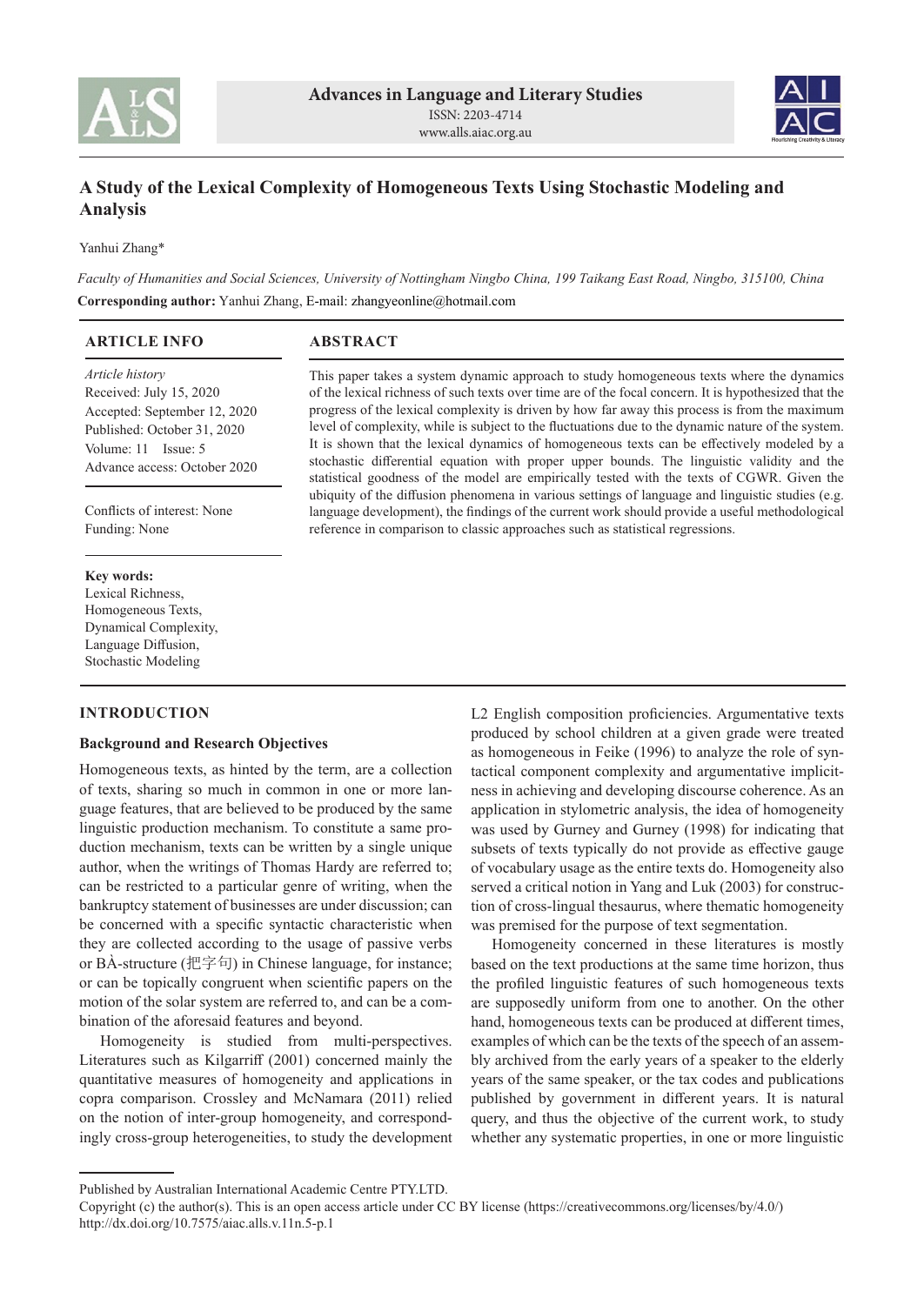aspects, can be generalized from the series of homogeneous texts produced at different times. And accordingly, what are the mechanisms, if any, leading to such properties.

#### **Research Problem Formulation**

One of the most prominent quantifiable linguistic properties in differentiation of texts at corpus level is lexical richness, which refers to the level of verbal variation and sophistication represented by a given text. The measure of lexical richness can take many forms, including TTR, D, and entropy. TTR, defined as the ratio of the number of types divided by the number of tokens of a text, is a classic and widely known measure of lexical richness, the seminal introduction of which goes back to Herdan (1960). D, the arithmetic form of which is defined in relation to TTR as

$$
TTR = \frac{D}{N} \left( \sqrt{1 + 2\frac{N}{D}} - 1 \right),
$$

was more recently proposed by Malvern et al. (2004), intended to overcome the length effect of TTR. Entropy, the origin of which arose from thermodynamics (see Bailyn, 1994, e.g.), is defined by the equation  $E=-$ *T*  $P_i \log P_i$  $\sum_{i=1}$  $\log P_i$ , where

*i*

*Pi* is the probability for the *i*th word to appear in an interested text. One of the apparent advantages of using entropy to quantify lexical richness is its universality in many other disciplines such as biology or information science. Indeed, ontologically speaking, the laws governing the evolution of lexical richness in language domain are fundamentally analogous to the evolution laws in other fields. But researchers have shown that none of these measures is perfect. For instance, Jarvis (2013) discussed the importance of introducing the rareness dimension in lexical richness to better reflect its linguistic intuition. Johansson (2008) showed arguments and empirical observations why D is not optimal as a lexical richness measure.

In sense, all these measures are functionally related since all their underlying constructs are based on the frequency distribution of words. As demonstrated in the above, TTR and D are actually algebraically related to each other by an identity equation. This paper will show that lexical richness, expressed in terms of all the selected forms, of homogeneous texts follows distinctively similar evolving patterns. For this purpose, the quantitative attributes of lexical richness of homogeneous texts, recorded as time-dependent series, are formulated and analyzed with stochastic differential equations. Instead of being treated as discrete non-related texts created at different times, the whole corpus is thought of as a continuous production of a single, unique, and integrated linguistic mechanism. From the dynamic complexity perspective, the corpus is viewed as a linguistic organism which continuously evolves itself to fit into the changing sociocultural environment (Zhang, 2015). Such organism is a dynamic system in itself, undergoing continuous information exchange, feedback, adaptation, and self-organization. The quantitative law discovered by this paper explains

how the level of lexical richness of such a complex system evolves from low to high over time.

The law is fundamentally described by a stochastic differential equation, where the unknown variable is the level of lexical richness of an interested text at a prescribed time horizon. The equation is expressed in terms of how the level of lexical richness will change in relation to a small change of time. This change is shown to be positively proportional to the current level of lexical richness and the distance between the current level of lexical richness and the maximum level of lexical richness for the text with the given size and sociolinguistic constraints. The solution to the proposed model, when the random part is removed, verifies an empirical exponential model, recently reported in Zhang (2015).

To contrast, the currently proposed model is validated with the same corpus data of the CGWR as explained and modeled by Zhang (2015). Four types of lexical richness measures, namely, TTR, root TTR, D, and entropy are tested and compared. The estimation procedures are demonstrated as efficient and stable, and all the estimated parameters reported in the current paper are statistically significant. The next Section 2 describes the data and the corpus used for the study as well as the stochastic differential equation methodology. Section 3 provides the numerical results of implementation of the proposed approach, together with statistical analysis and model testing. Section 4 presents further discussions to the current results with comments of future directions.

### **METHODOLOGY**

The homogenous texts are not uncorrelated and index-invariant. This paper argues, from a dynamic system standpoint, that they are sequentially related, continuously interconnected, and asymmetric in time. Instead of being static, the corpus, in its own right, undergoes inception, emergence, development and maturing, the course of which may involve nonlinear changes, adoption of new entries, removal of superannuated elements and syntactic structures, and possibly other interruptions. To model this dynamic process with random noises, the following quantitative framework is proposed.

Let  $P(t)$  be the degree of lexical richness of the homogeneous text of CGWR at time *t*, where *t=*1 be the year of 1954, *t=2* the year of 1955, and so on. Let *dP* be the change of the level of lexical richness within a time interval of *dt*. The evolution of the lexical dynamics is expressed as

$$
dP(t) = \alpha (L - P(t)) dt + \sigma (L - P(t)) dB(t) \qquad (1)
$$

where  $L$  is the asymptotic limit of  $P(t)$ . In another word, *L* is the upper bound of the level of lexical complexity for the given size of the CGWR text, which in turn may be constrained by the linguistic functions that the CGWR is set to perform. From the definition of *L*,  $P(t) < L$  for all  $t \ge 0$ . *L* is assumed as constant in the current study; however, the scenarios where *L* is time-dependent are possible and are discussed as a potential future direction in the concluding remarks. Here  $B(t)$  is the standard Brownian motion,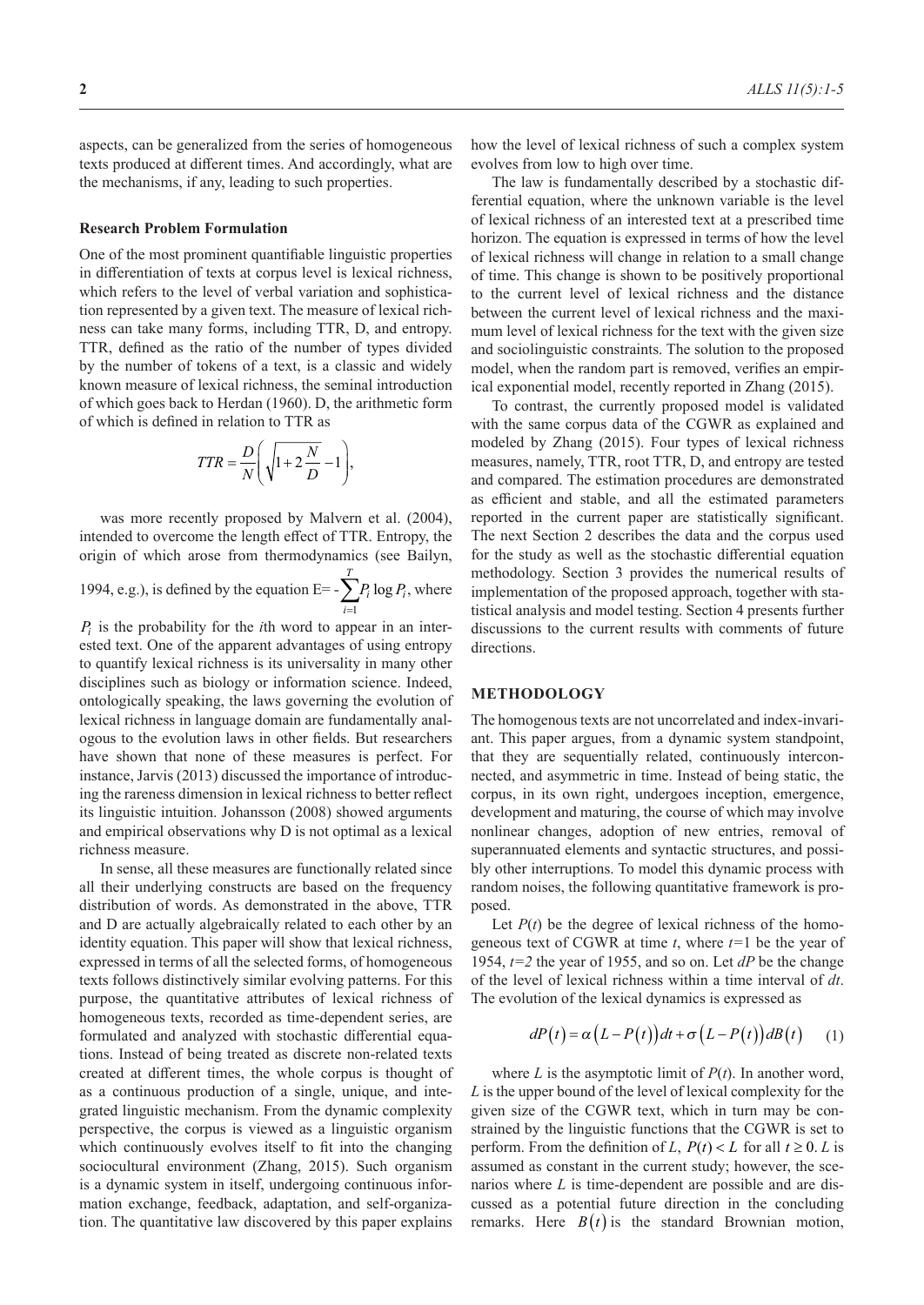reflecting and modeling the randomness resulted from the dynamic nature of the process. Quantitatively, *B*(*t*) has the property  $dB(t) \sim N(0,t)$ , i.e,  $dB(t)$  follows a normal distribution with mean 0 and variance *t* or standard deviation  $\sqrt{t}$ . For an introduction of Brownian motion with application in the field of social science and humanity research, one may refer to Gardiner (2009).

It is seen from the equation (1) that the process is composed of two forces. First, consider the deterministic case where the volatility factor sigma is assumed 0. Then the increment of  $P(t)$  is positive if alpha is positive and if the process of *P*(*t*) starting from somewhere between zero and *L*. But due to the constraints framed by the linguistic syntactic style, function, prosody, or other sociocultural metric, the growth of  $P(t)$  will be eventually flattened, unless there are emerging factors that may lead to level change which is not focused by the current study. Thus the farther away the *P*(*t*) is from *L*, the asymptotic upper bound of the level of lexical complexity, the higher rate of increase in *P*(*t*). The same scaling rule can be applied to the diffusion term of the equation (1). This is despite the fact that  $dB(t)$ , by definition, has the same expected value for different time *t*,

Now let  $Q(t) = L - P(t)$ , then equation (1) is equivalently written as

$$
dQ(t) = -\alpha Q(t) dt + \sigma Q(t) dB(t)
$$
 (2)

In term stochastic modeling, this differential equation is solvable with

$$
Q(t) = Q(0)e^{(-\alpha - \frac{\sigma^2}{2})}t + \sigma B(t)
$$
 (3)

or equivalently,

$$
\ln \frac{Q(t)}{Q(0)} = \left(-\alpha - \frac{\sigma^2}{2}\right)t + \sigma B(t) \tag{4}
$$

Now the increment of  $Q(t)$  in time interval of  $(t, t + \Delta t)$ takes the form of

$$
\ln Q(t + \Delta t) - \ln Q(t) = \left(-\alpha - \frac{\sigma^2}{2}\right) \Delta t + \sigma B(\Delta t)
$$

Thus to simulate the process of  $Q(t)$  for  $t_0 < t_1 < \cdots < t_n$ ,

one can appeal to the following iterations:

$$
P(t_{i+1}) = P(t_i)e^{-\frac{\sigma^2}{2} \Delta t + \sigma \sqrt{\Delta t}Z_{i+1}}
$$

where  $Z_1, Z_2, \cdots, Z_n$  are independently drawn from the identical standard normal distributions. Here it is assumed that the intervals between  $t_i$  and  $t_{i+1}$  for  $i = 0, \dots, n$  are uniformly spaced. If not, simply replace  $\Delta t$  with  $(t_{i+1} - t_i)$ . Now let

$$
x_i = l_n \frac{Q_i}{Q_{i-1}}, i = 1, 2, \dots \dots n,
$$

then 
$$
x_i \sim N \left[ \left( -\alpha - \frac{\sigma^2}{2} \right) \Delta t, \sigma^2 \Delta t \right]
$$

It is well known that the mean and variance of a sample data whose distribution is described by a normal distribution can be estimated through the method of maximum likelihood estimation (MLE). The MLE procedure applied to the supposedly normally distributed sample of *xi*s gives the follow-

ing estimations for the parameters in model (1):

$$
\hat{\sigma} = \sqrt{\frac{\sum_{i=1}^{n} (x_i - \frac{\left(\sum_{i=1}^{n} x_i\right)}{n}}{\sum_{i=1}^{n} x_i} \cdot \frac{1}{2} \sum_{i=1}^{n} \left(x_i - \frac{\left(\sum_{i=1}^{n} x_i\right)}{n}\right)^2}{\sum_{i=1}^{n} x_i} \cdot \frac{1}{2} \sum_{i=1}^{n} \left(x_i - \frac{\left(\sum_{i=1}^{n} x_i\right)}{n}\right)^2}{\sum_{i=1}^{n} x_i}.
$$

Now for any given  $L > \max(P_i)$ , the corresponding values of  $x_i$ 's,  $i = 1, 2, \dots n$ , are fixed. Then the parameter estimates  $\hat{\alpha}$  and  $\hat{\sigma}$  can be determined by the above two formulas. There are several statistics concerning the testing the goodness of fit, including Chi square test, KS test, and Shapiro-Wilk test. Since Chi square test can have biased conclusion for small sample data, the current study uses jointly the KS and Shapiro-Wilk tests to decide on the best model fitting. To remark, the maximum value of *L* is easy to comprehend since it is well known that the lexical richness of any text in any language is bounded. For instance, the maximum character based entropy of Chinese language is about 9.7, according to Yuan et al. (1987). And the letter based entropy of English language is capped at 4.03, according to Feng (1991). For reference of entropy calculation and entropies of selected languages, one can refer to Levitin and Reingold (1994). And because of the relationships between TTR, D, and P, it is straightforward to find the corresponding domain for them.

#### **Empirical Results and Analysis**

The data used for the current study are the CGWR corpus archived from the year 1954, where the first CGWR was launched, to 2014, excluding those years where the report was not delivered, namely, 1959-1961, 1966-1976. The 45 CGWR texts in total constitute the corpus for the current study. The average number of the types of each text is about 1166 in terms of the number of unique Chinese characters used, including punctuations, and the average number of tokens for these texts is 22041. The standard deviations for the types and tokens of the selected texts are about 132 and 7994 respectively. Zhang (2015) provides a more detailed description of the corpus as well as a structured equation approach for modeling the entropic information of the corpus. The following Table 1 outlines the key statistics of one sample set from the CGWR corpus.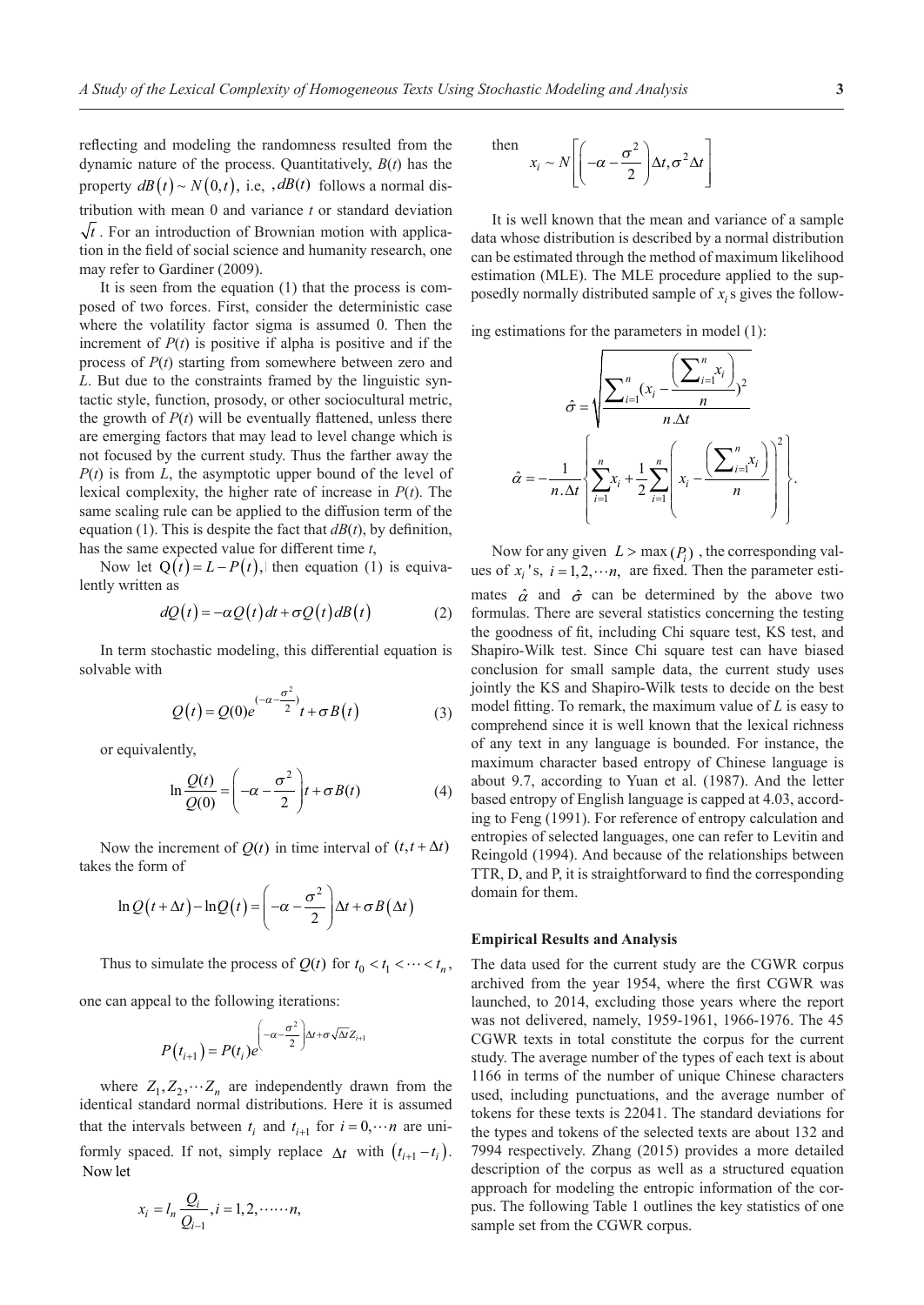**Table 1.** Descriptive statistics of the CGWR 1954 text, adapted form Zhang (2015)

|      |      |       |       | Year Types Tokens TTR Entropy | <b>Maximum</b><br>entropy |
|------|------|-------|-------|-------------------------------|---------------------------|
| 1954 | 1205 | 23168 | 0.052 | 5.8601                        | 10.0505                   |

**Table 2.** MLE based parameter estimations and normality

|                      | <b>TTR</b>    | <b>Root TTR</b> | <b>Entropy</b> | D         |
|----------------------|---------------|-----------------|----------------|-----------|
|                      | 0.2931        | 10.0834         | 6.0238         | 51.9544   |
| alpha                | $-9.4904e-04$ | $-0.0909$       | $-0.3712$      | $-0.1168$ |
| sigma                | 0.0680        | 0.4364          | 0.8915         | 0.4936    |
| H Lilliefors         | 0             | 0               | 0              | 0         |
| <b>KS Lilliefors</b> | 0.1052        | 0.1147          | 0.0817         | 0.1144    |
| <b>CV</b> Lilliefors | 0.1338        | 0.1338          | 0.1324         | 0.1338    |
| P SW                 | 0.2546        | 0.0152          | 0.8558         | 0.0075    |
| SW Sig               | 0.289         | 0.046           | 0.856          | 0.023     |

The following Table 2 reports the estimated parameter values for the diffusion processes of TTR, root TTR, entropy, and D, respectively, when they are described by the proposed stochastic model with an assumed upper bound. They are outputted from the iterative algorithms, implementing the MLE procedure associated with the model as discussed in the section of Methodology using the TTR, root TTR, entropy, and D data of the CGWR texts. The following Table 2 also presents the goodness of fit tests associated to the respective sets of parameter estimations. As it is hypothesized in the current paper that the lexical richness data follows a normal distribution model after transformations, it is important to examine whether the observed values, after logarithm transformations, are truly normal. There are a couple of popular statistical tests serving for this purpose, including Chi square test, KS test, Lilliefors test, and Shapiro-Wilk test (SW). Lilliefors test is more preferable for the current study since Chi-square test can be biased for small samples and KS test alone is not suitable for the normal distributions with unspecified means and variances. Overall, KS-Lilliefors test is chosen as the benchmark test, but at the same time, the results of SW test are also provided for comparison.

#### **DISCUSSION AND CONCLUDING REMARKS**

The current works attempts to identify and model the diffusion phenomena empirically observed in the homogeneous texts of CGWRs. Lexical complexity is of pivotal interest to language teachers, researchers and practitioners. For language teaching, lexical richness models may suffice a better understanding and assessment of learners' vocabulary development at different stages of learning so as to facilitate the designing of an optimal learning ladder (Malvern et al., 2004; Crossley et al., 2011). For sociolinguists, lexical richness models often constitute critically important linguistic references for interested sociocultural query (Yang & Luk, 2003; Zhang, 2015). The fulfillment in all such aspects entails a sound and preferably concise description the lexical

complexity as observed in the homogeneously constructed corpus. A good portion of the existing works related to lexical complexity analysis either involves only comparison of different lexical richness measures or falls short in terms of quantitative rigor and model efficiency (Lu, 2013; Diekmann & Mitte, 2014).

The stochastic modeling method proposed by the current study demonstrates the desired the clarity and robustness for the task, where the model implementation as well as the pertaining parameter calibrations are implemented with computer assisted routines. Key statistical properties such as model significance and normality are well maintained as tested with the homogeneous texts of CGWR. One notable novelty of the current works is that it decomposes the process into a drift part and a random part, where the drift part is determined and measured by how far away the process is approaching the upper bound of the lexical diversity of the corpus, while the random part models the amount of uncertainty ensued from internal and external noises of the process. A decomposition of the upper bound by a linear translation plus a logarithm operation results in a transformed series shown to fit with a lognormal diffusion model.

Within the framework of the lognormal model proposed in the current paper, one interesting and possibly intriguing direction deserving future study is to compare the optimal upper bound *L* reported in the current paper and the theoretical maximum levels of lexical richness of Chinese texts at given sizes, measured in terms of the four metrics used in the current work. One worthy attempt in this regard can be found in Shannon (1951), where the entropies of English are further analyzed in subclasses of zero-order entropy, first order entropy, and so on, up to the infinite order entropy, and are calibrated using simulation approach. However, the search for the maximum level of lexical richness in terms of entropy or other measures of a text for any given length is rather a challenging problem and beyond the scope of the current study. As far as our knowledge goes, there do not exist a comprehensive result on the bounds of lexical complexity of Chinese language at given sizes and given genres of texts.

While the appropriateness of the approach has been confirmed by the extensive statistical tests in terms of the stability of parameter estimation, robustness of the algorithm, the goodness of fit, and normality check, it is certainly possible and worthy of future study to find more fitting models with similar diffusion properties. Choices of such model improvement, again within the domain of diffusion stochastic equations, include to allow for a broader class of functions and combinations of constants, time parameters, and *P*(*t*) at proper places in the equation (1). Such possibilities include, for example, to add a power to the drift coefficient or add a power to the diffusion coefficient. Or one may try to let the parameters in the equation (2) be functions of time instead of constants as they are in the current form. All these explorations can be rewarding in terms of goodness of fit and, in the meantime, posing new challenges in terms of parameter estimation, robustness, and other issues pertaining to general concerns for model selection.